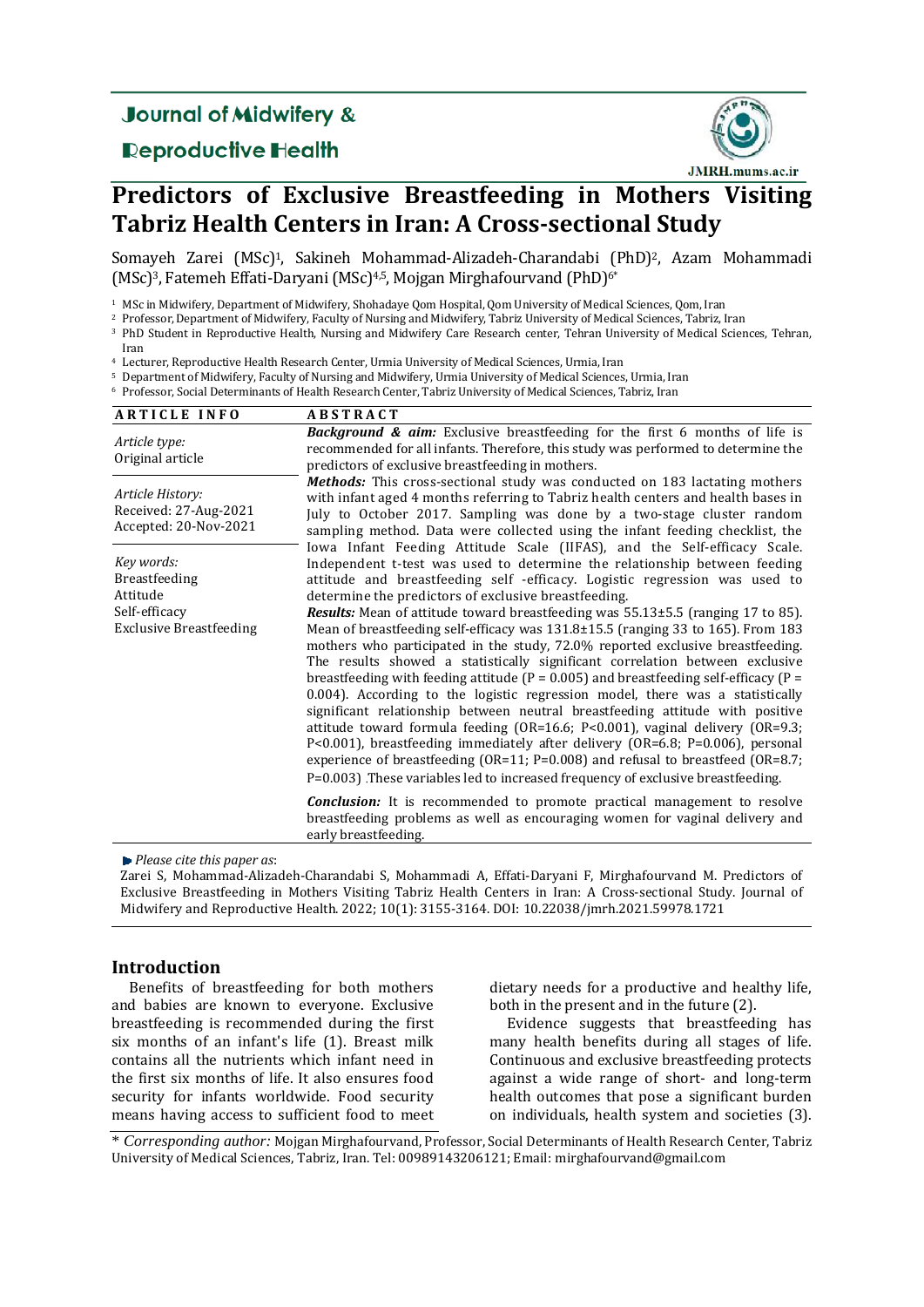Breastfeeding may reduce the risk of acute otitis media, nonspecific gastroenteritis, severe lower respiratory tract infection, atopic dermatitis, pediatric asthma, obesity, diabetes type 1 and 2, pediatrics leukemia, sudden infant death syndrome (SIDS), and necrotizing enterocolitis in the infants. A history of breastfeeding is also associated with lower risks of type 2 diabetes, breast and ovarian carcinoma in the mothers. However, early breastfeeding cessation or lack of breastfeeding increases the risk of postpartum depression in the mothers  $(4)$ . Early cessation of breastfeeding have important adverse health implications for women, children, and society, which increase the cost of national healthcare programs (5).

Exclusive breastfeeding rate at first 4 months was  $65.8\%$  in Iran  $(6)$ . However, a descriptive study of breastfeeding in 63071 infants in Iran showed a downward trend in the prevalence of exclusive breastfeeding at first 4 and 6 months. that contradict the guidelines recommended by the World Health Organization (WHO). Therefore, according to WHO guidelines, an increase in exclusive breastfeeding for six months is recommended in Iran (7).

It is important to assess the attitudes toward breastfeeding to decide which feeding method best suits the infants to consequently increase the rate and duration of breastfeeding (8). Poor or negative attitudes toward breastfeeding were reported as barriers for initiation and continuation of breastfeeding (9). Those women who perceive breastfeeding is healthier, easier, and more convenient are more likely to breastfeed their babies than those who have a negative attitude toward breastfeeding (10). The study on  $238$  parents with  $6-12$  months children showed that maternal attitudes play an influential role to achieve an exclusive breastfeeding for first  $4-6$  months  $(11)$ .

Breastfeeding self-efficacy refers to women's confidence in their capabilities to successfully breastfeed their infants and perform the specific tasks and behaviors related to breastfeeding. Theoretically, breastfeeding self-efficacy is influenced by the following four main sources of information: (a) performance accomplishments  $(e.g.,$  past breastfeeding experiences),  $(b)$ vicarious experiences (e.g., other women breastfeed, peer counseling), (c) verbal

persuasion (e.g., encouragement from influential others such as friends, family, and lactation consultants), and (d) influence of one's physiological and/or affective states (e.g., pain, fatigue, anxiety, and stress)  $(12-14)$ . Women with a strong desire to breastfeed their infants for a longer period of time are confident in their ability, well supported by their family, and positive about their long‐term breastfeeding experiences (15).

Self-efficacy acts as a mediator in the relationship between knowledge and behavior. It is also defined as confidence in the ability to perform a task or a behavior. Therefore, it is an important prerequisite for behavioral change  $(16)$ . Some factors that precede the process of behavioral change are knowledge, attitude, and self-efficacy, which create the incentives to perform a behavior  $(17)$ . The results of the study which was performed in Iran showed that breastfeeding self-efficacy was the most effective factor in predicting exclusive breastfeeding in mothers, while the rate of breastfeeding self-efficacy in women three months after delivery was reported to be undesirable (18). Although there are several studies on exclusive breastfeeding, the study on the predictors of exclusive breastfeeding is very limited. In a systematic review (2017) that examined the factors associated with the timely initiation of breastfeeding and exclusive breastfeeding, some of the studies lacked a multivariate analysis. Therefore, they recommended that future studies be performed by considering the related factors and using multivariable analysis (19).

Despite the benefits of breastfeeding for both women and infants, various factors can influence the mother's intention to initiate and continue breastfeeding, including mother's knowledge on the benefits of breastfeeding, supportive systems, and breastfeeding selfefficacy (15). Such factors as socioeconomic status cannot be easily changed. Therefore, healthcare providers should assess changeable factors including maternal knowledge on the benefits of breastfeeding, supportive systems, and breastfeeding self-efficacy to promote attitudes towards breastfeeding (20). Measuring attitudes and beliefs, setting social norms, and identifying barriers to breastfeeding can help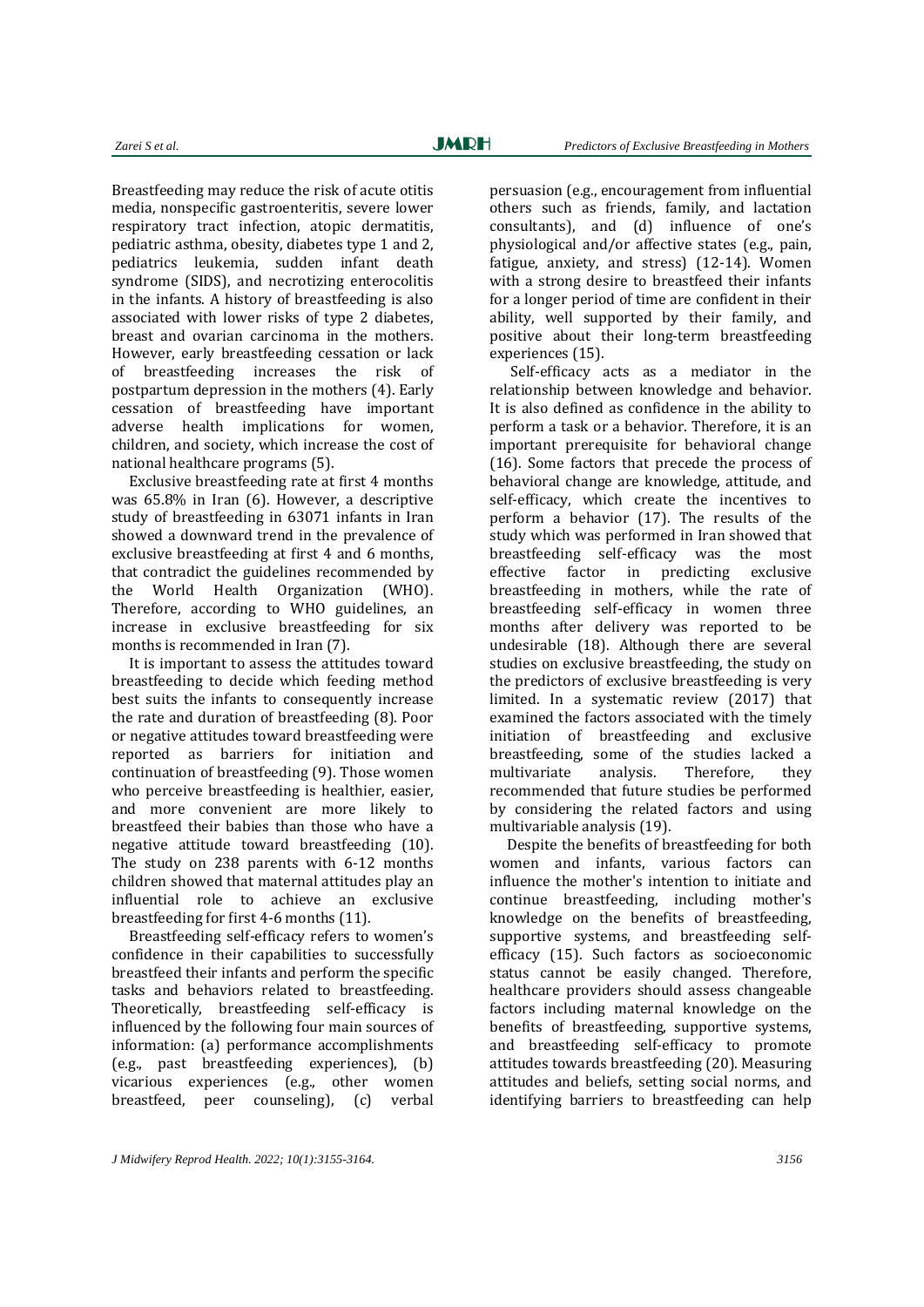Ī

understand breastfeeding behaviors. Since determining the factors affecting exclusive breastfeeding can be useful in identifying mothers who are at risk of early cessation of breastfeeding, and due to the modifiable factors affecting exclusive breastfeeding such as breastfeeding self-efficacy, it is necessary that descriptive and interventional studies be performed to find the way to increase the rate of exclusive breastfeeding. Due to the limited studies in the field of predictors of exclusive breastfeeding in Iran and the lack of such study in Tabriz, the present study was conducted to determine the predictors of exclusive breastfeeding. 

### **Materials and Methods**

This cross-sectional study was conducted on 183 lactating mothers with infant aged 4 months visiting the health-treatment centers of Tabriz, Iran in July to October 2017. Inclusion criteria were singleton pregnancy, no history of chronic physical (high blood pressure, lupus, heart disease, diabetes, depression) or mental diseases which may interfere the breastfeeding. no maternal breast disease to prevent breastfeeding, access to a phone line, literacy to fill out the questionnaires, physical ability to breastfeed, good mental health. Exclusion criteria were having an abnormal infant, taking drugs by mother, and divorced women.

Ethical approval was obtained from the Medical Research Ethics Committee (Code:  $ir.tbzmed. rec.21/12/93$ . A letter of introduction was also obtained from the Student Research Committee and presented to the respected authorities of the health centers. Necessary arrangements were made. The sampling permission was also obtained. Clustering sampling was used. A quarter of health centers and clinics was randomly selected (simple randomization) from 45 health centers and 41 health clinics in Tabriz using the website (www.random.org). The number of sample in each health center or clinic was calculated and determined using quota sampling according to the original sample size and demographic data available in each health center and clinic (the number of mothers visiting the health centers and clinics). The researcher visited the selected centers and clinics and gave the information to the eligible

mothers who had four-month old infants and invited them to participate in the study. The objectives of the study were explained to the mothers and they were ensured of voluntary participation in the study. Written consent forms were collected. Data collection tools were demographic questionnaire (including data of both mother and infant), the infant feeding checklist, the Iowa Infant Feeding Attitude Scale (IIFAS) and the breastfeeding self-efficacy scale that were completed by the mothers.

Demographic questionnaire collected the information on mother and infant, including maternal age, mother's occupation, education of mother and father, economic status, body mass index, place of residence, ethnicity, and whether mother and father of the participants were alive. The infant feeding checklist collected the information on feeding method.

 IIFAS is a reliable and valid scale that measures attitudes towards different methods of feeding. It contains 17 items. Nine items measure attitudes toward formula feeding and eight items measure attitudes toward breastfeeding. A Likert scale is used to score the items ranging from strongly disagree (score 1) to strongly agree (score 5). Total score varies from 17 to 85. Higher scores indicate positive attitude towards breastfeeding. 70<score<85 indicates positive attitude toward breastfeeding, 49<score<69 indicates neutral attitude towards breastfeeding and 17<score<48 indicates positive attitude towards formula-feeding (8). Validity and reliability of the scale were confirmed in the study by Mirghafourvand et al. in Iran (2018) (21).

The breastfeeding self-efficacy scale contains 33 items with positive values. It was develoned by Faux and Dennis and scored based on a fivepoint Likert scale ranging from strongly agree  $(5)$  to strongly disagree  $(1)$ . Sum of the scores assigned to each item represents the breastfeeding self-efficacy score. Scores are ranging from 33 and 165. 33<score<76 indicates low self-efficacy, 77<score<120 shows moderate self-efficacy, and 121<score<165 represents high self-efficacy (22). Validity and reliability of the scale were confirmed in the study by Hassanpour et al. and Varei et al. in Iran (23, 24).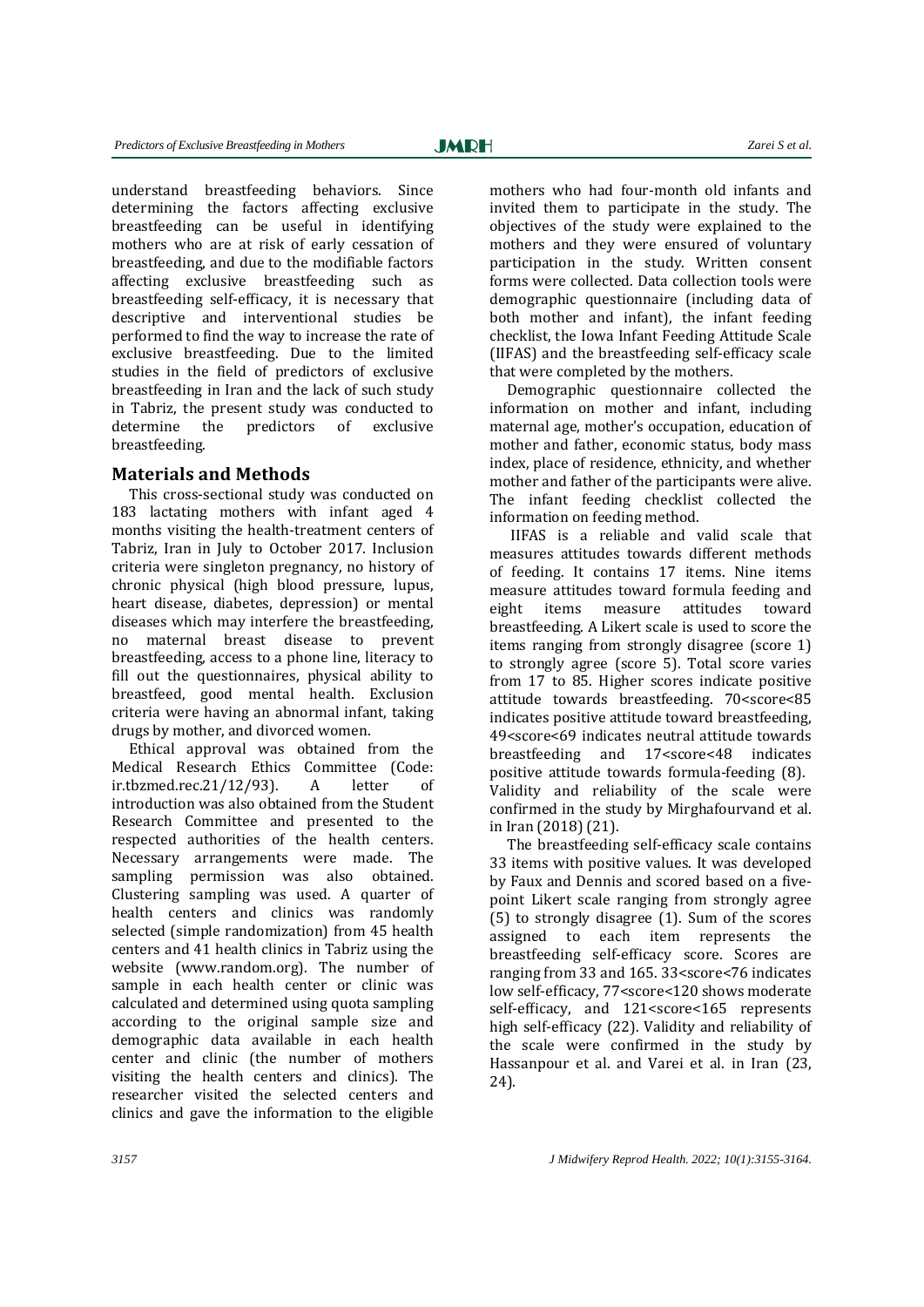Sample size was calculated as 94 women using the formulae of

$$
n = \frac{z_{1-\frac{\alpha}{2}}^2 p(1-p)}{d^2}
$$

and given the prevalence of exclusive breastfeeding during the first  $4$  months in Iran = 58% (P) (7),  $d = 0.1$ , 95% confidence interval  $(Z=1.96)$ , and  $90\%$  test power. The sample size was calculated as 141 given the cluster sampling and design effect  $= 1.5$ . The sample size was determined as 161 given the 20% sample loss. Finally, 183 mothers were studied.

Data were analyzed using SPSS (software 21). Descriptive statistics including frequencies and percentages, mean and standard deviation (SD). were used for describing the socio-demographic characteristics, pregnancy and breastfeeding  characteristic, breastfeeding attitude, breastfeeding self-efficacy, and frequency of exclusive breastfeeding. Normality of the quantitative data was measured by skewness and kurtosis and data distribution were normal. Then, to determine the effect of the independent variables (breastfeeding self-efficacy, breastfeeding attitude and socio-demographic characteristics) on the dependent variable (exclusive breastfeeding), those variables that confirmed significance  $(p < 0.05)$  were entered into the adjusted logistic regression.  $P < 0.05$ was considered statistically significant.

#### **Results**

Mean age of the participants was  $28.04 \pm 5.24$ vears and mean BMI was  $26.3\pm4.9 \text{ kg/m}^2$ .

|  | <b>Table 1.</b> Participants' socio-demographic characteristics $(n = 183)$ |  |
|--|-----------------------------------------------------------------------------|--|
|  |                                                                             |  |

| <b>Characteristics</b>       | $N(%)^*$   | Characteristics              | $N(%)^*$   |
|------------------------------|------------|------------------------------|------------|
| Age (years)                  |            | <b>Body mass index (BMI)</b> |            |
| 18-25                        | 33 (18.0)  | < 19.8                       | 11(6.0)    |
| 26-35                        | 124 (67.8) | 19.8-26                      | 93 (51.1)  |
| >35                          | 26 (14.2)  | 26-29                        | 42 (23.1)  |
|                              | 28.04      |                              |            |
| Mean $(SD)$ **               | (5.24)     | >29                          | 36(19.8)   |
| <b>Educational level</b>     |            | Mean $(SD)$ **               | 26.3 (4.9) |
| Elementary                   | 1(6.0)     | Husband's educational level  |            |
| High school                  | 54 (29.8)  | Elementary                   | 2(1.1)     |
| Diploma                      | 82 (45.3)  | High school                  | 50 (27.3)  |
| University                   | 44 (24.3)  | Diploma                      | 80 (43.7)  |
| Job                          |            | University                   | 51 (27.9)  |
| Housewife                    | 168 (91.8) | <b>Husband's Job</b>         |            |
| Employed                     | 5(2.7)     | Clerk                        | 58 (31.7)  |
| Work at house                | 10(5.5)    | Worker                       | 17(9.3)    |
| <b>Sufficiency of Income</b> |            | Shopkeeper                   | 11(6.0)    |
| Completely sufficient        | 17(9.3)    | Others****                   | 94 (51.4)  |
| Fairy sufficient             | 125 (68.3) | <b>Family number</b>         |            |
| Insufficient                 | 41 (22.4)  | $\leq$ 3                     | 98 (53.6)  |
| Residence                    |            | 4                            | 52 (28.4)  |
| Personal                     | 102(55.7)  | $\geq 5$                     | 33 (18.0)  |
| Rental                       | 70 (38.3)  | Ethnicity                    |            |
| Others***                    | 11(6.0)    | Turk                         | 180 (98.4) |
|                              |            | Fars                         | 2(1.1)     |

\*Valid percent has been reported in all the variables because of missed data

\*\*All data indicate number (percent), unless specified

\*Others include living in corporate homes or relatives' homes, and other

\*\*\*\* Others includes occupations such as construction, painter, agriculture, etc

Almost half of the participants  $(45.3%)$  had a high school diploma and the majority of the participants (91.8%) were housewives. Half of the spouses  $(51.4%)$  were self-employed and had a high school diploma  $(43.7%)$ .  $68.3%$  of the

participants had sufficient monthly income. 55.7% of the participants lived in a private home and 74.3% lived independently. Majority of the participants (98.4%) were Turks (An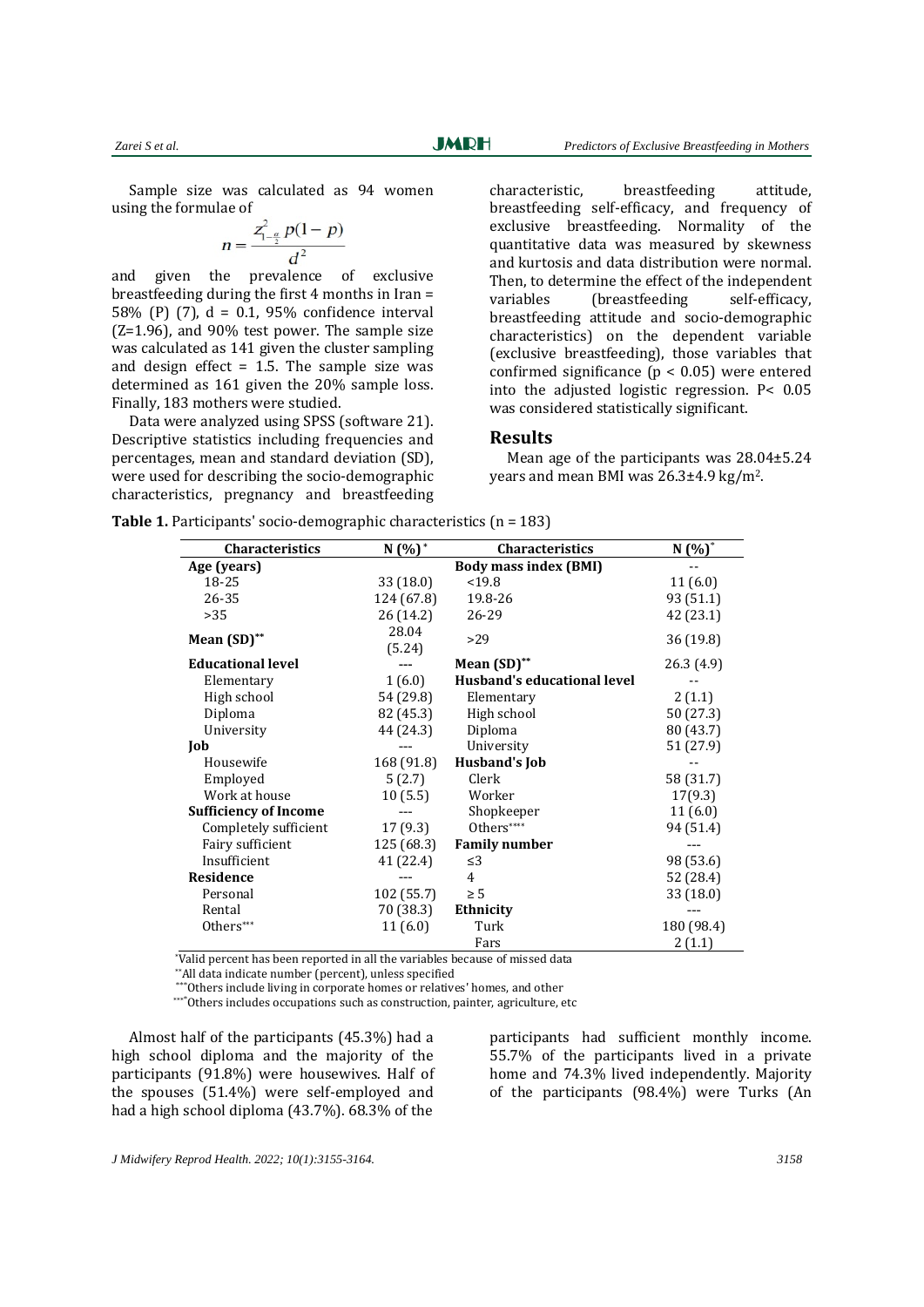**JMRH** 

Ī

ethnic group in Iran) and  $81.6\%$  of the families consisted of four members (Table 1).

Two-thirds of the participants (74.3%) had planned pregnancies and  $76.6%$  of them were pregnant for their first or second baby. About two-thirds of the participants  $(63.9\%)$  were highly supported by their spouse, more than half of them  $(66.1\%)$  were negligibly supported by their friends and about one-third of them  $(33.9\%)$  were moderately supported by their families. About half of them (45.4%) had cesarean section and 7.1% had a history of infertility. 

|  |  |  | <b>Table 2.</b> Frequency of pregnancy and lactation characteristics of the subjects ( $n = 183$ ) |  |  |  |  |  |  |  |  |  |
|--|--|--|----------------------------------------------------------------------------------------------------|--|--|--|--|--|--|--|--|--|
|--|--|--|----------------------------------------------------------------------------------------------------|--|--|--|--|--|--|--|--|--|

| Characteristics                              | $N(%)^*$   | Characteristics                        | $N(%)^*$   |
|----------------------------------------------|------------|----------------------------------------|------------|
| Gravid                                       |            | Delivery type                          |            |
| $\mathbf{1}$                                 | 76 (42.2)  | Cesarean section                       | 83 (45.4)  |
| 2                                            | 62 (34.4)  | Vaginal delivery                       | 100 (54.6) |
| 3<                                           | 42 (23.3)  | <b>History of infertility</b>          | 13(7.1)    |
| <b>Planned pregnancy</b>                     | 136 (74.3) | <b>History of breastfeeding</b>        | 96 (52.5)  |
| <b>Fetal sexuality</b>                       |            | Location of prenatal care              |            |
| Female                                       | 71 (38.8)  | Health centers                         | 74 (40.4)  |
| <b>Encouraged by husband</b>                 |            | Physician office                       | 163 (89.1) |
| Yes                                          | 125 (68.3) | <b>Attend in breastfeeding classes</b> | 47 (25.7)  |
| No                                           | 58 (31.7)  | <b>Receive breastfeeding training</b>  | 106 (57.9) |
| <b>Supported by friends</b>                  |            | Encouraged for breastfeeding by        | --         |
| A lot                                        | 11(6.0)    | Family and friends                     | 98 (53.6)  |
| Median                                       | 48 (26.2)  | Husband                                | 125 (68.3) |
| Low / somewhat                               | 121 (66.1) | Other mothers                          | 85 (46.4)  |
| <b>Supported by family</b>                   |            | Health center consultants              | 74 (40.4)  |
| A lot                                        | 34(18.6)   | Private physician                      | 8(4.4)     |
| Median                                       | 62 (33.9)  | Personal experience                    | 38 (20.8)  |
| Low / somewhat                               | 85 (46.4)  | <b>Breastfeeding training source</b>   |            |
| <b>Exclusive breastfeeding</b>               | 131 (72.0) | Health center                          | 71 (59.7)  |
| Breastfeeding immediately after delivery     | 165 (90.2) | Physician                              | 30 (25.2)  |
| Woman interest in fetal sex                  | 131 (71.6) | Friends                                | 12 (10.1)  |
| Husband interest in fetal sex                | 136 (74.3) | Television, Radio, book,               | 6(3.2)     |
| Cessation of growth in the monitoring        | 21(11.5)   | Infant refused to breastfeed           | 22 (12.0)  |
| chart of baby in the first 4 months of birth |            |                                        |            |
| Decline in growth in the monitoring chart    | 24(13.1)   | Given baby formula in the first 4      | 38 (20.1)  |
| of baby in the first 4 months of birth       |            | months of birth                        |            |
| Given baby complementary food in the         | 19(10.4)   | <b>Breastfeeding self-efficacy</b>     |            |
| first 4 months of birth                      |            |                                        |            |
| <b>Attitude toward breastfeeding</b>         |            | High self-efficacy                     | 149 (82.3) |
| Neutral attitude to breastfeeding            | 159 (88.8) | Median self-efficacy                   | 32 (17.7)  |
| Positive attitude to formula feeding         | 20 (11.2)  | Low self-efficacy                      | 0(0.0)     |
| Positive attitude to breastfeeding           | 0(0/0)     |                                        |            |

\*Valid percent has been reported in all the variables because of missed data

The majority of them  $(89.1\%)$  received pregnancy care in the physician office and 57.9% of them received breastfeeding training. Majority of the participants  $(68.3%)$  were greatly encouraged by their spouses, friends, and families and few  $(4.4\%)$  were encouraged by a private physician to breastfeed. The health center was the most important source of breastfeeding education. The majority of mothers  $(71.6\%)$  and fathers  $(74.3\%)$  were

interested to know their baby's gender. The majority of mothers (84.6%) received antenatal education and most of them (90.2%) initiated breastfeeding immediately after delivery. 11.5% of mothers reported cessation of growth and 13.1% reported decline in growth according to growth chart for infants during the first month. In addition to breast milk,  $20.1\%$  of the infants feed with formula milk and complementary food  $(10.4%)$  (Formula milk was more used than complementary food). Few infants (12%)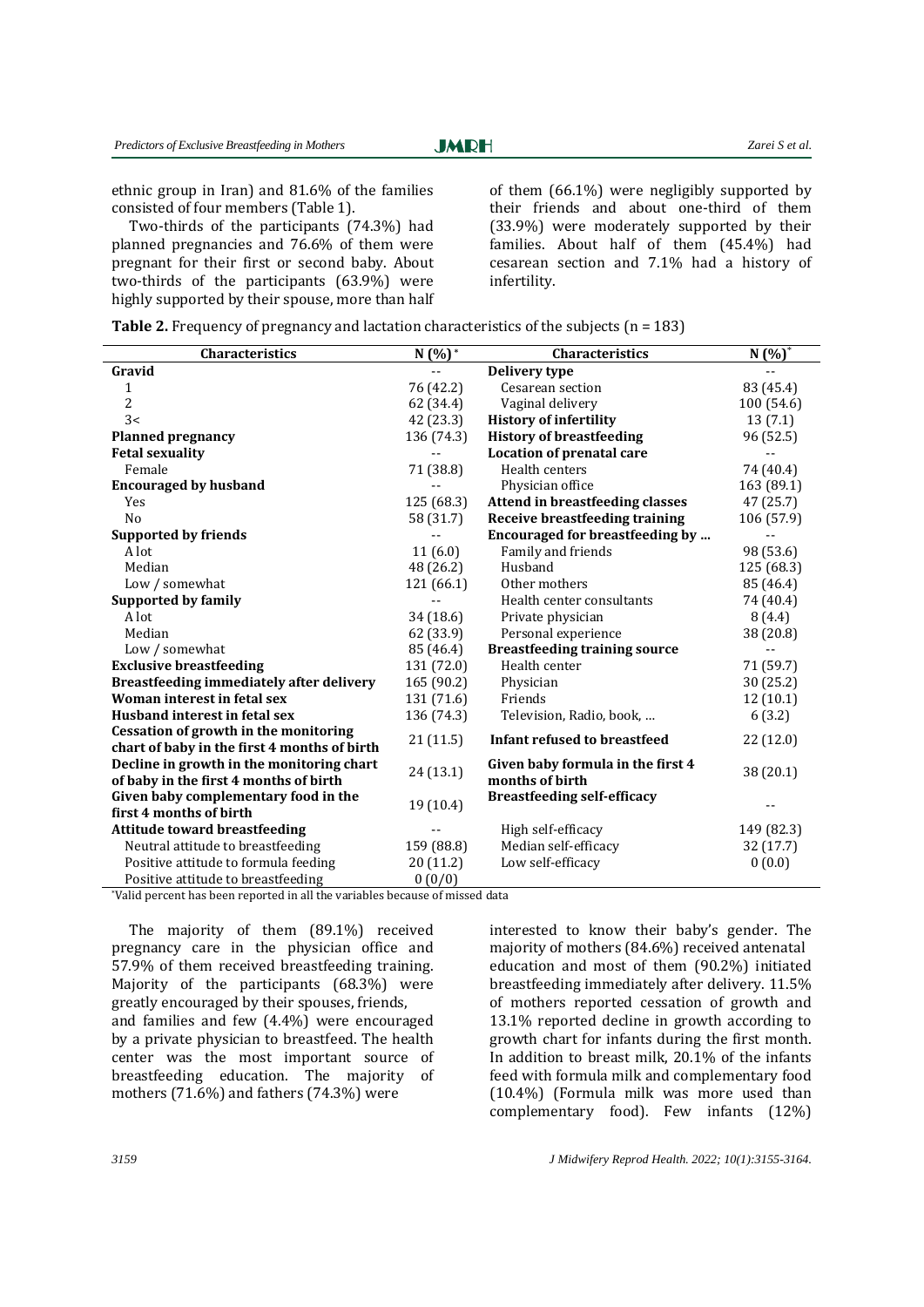| Zarei S et al. | <b>JMRH</b> | Predictors of Exclusive Breastfeeding in Mothers |
|----------------|-------------|--------------------------------------------------|
|                |             |                                                  |

 $(Table 2)$ .

generally refused to breastfeed. The majority of the infant  $(72%)$  were exclusively breastfed

**Table 3.** Central and dispersion parameters of breastfeeding attitude, breastfeeding self-efficacy, and the relationship between exclusive breastfeeding and attitude toward breastfeeding and breastfeeding selfefficacy in mothers referred to Tabriz health centers  $(n = 183)$ 

| <b>Characteristics</b>                    | Mean $(SD)^*$ | Md (P25%-P75%)** | Earned<br>score | <b>Correlation with exclusive</b><br>breastfeeding<br>$\mathbf{p}$ |
|-------------------------------------------|---------------|------------------|-----------------|--------------------------------------------------------------------|
| Attitude toward<br>breastfeeding (17-85)  | 55.13(5.5)    | 55 (52-59)       | 40-69           | 0.005                                                              |
| Breastfeeding self-efficacy<br>$(33-165)$ | 131.8 (15.5)  | 131 (122-145)    | 69-165          | 0.004                                                              |

\*Mean (Standard deviation) \*\*Median (25 and 75 percentile) \*Independent T test

Mean of attitude toward breastfeeding was  $55.13\pm5.5$  (ranging 17 to 85). Mean of breastfeeding self-efficacy was 131.8±15.5 (ranging  $33$  to 165). The independent t-test results showed a significant difference between

self-efficacy and exclusive breastfeeding scores  $(P=0.004)$ . There was also a statistically significant relationship between exclusive breastfeeding and attitude towards breastfeeding  $(P=0.005)$  (Table 3).

**Table 4.** Logistic regression to determine predictive factors of exclusive breastfeeding in mothers referred to Tabriz health centers  $(n = 183)$ 

|                                                                                                                                                                                                                                                                                                                                                                                                                                                                                        | <b>Unadjusted</b>            |         | <b>Adjusted</b>             |         |  |
|----------------------------------------------------------------------------------------------------------------------------------------------------------------------------------------------------------------------------------------------------------------------------------------------------------------------------------------------------------------------------------------------------------------------------------------------------------------------------------------|------------------------------|---------|-----------------------------|---------|--|
| <b>Variables</b>                                                                                                                                                                                                                                                                                                                                                                                                                                                                       | OR (95% CI)*                 | P-value | OR (95% CI)*                | P-value |  |
| <b>Attitude toward breastfeeding (Positive attitude)</b>                                                                                                                                                                                                                                                                                                                                                                                                                               |                              |         |                             |         |  |
| to formula feeding)                                                                                                                                                                                                                                                                                                                                                                                                                                                                    |                              |         |                             |         |  |
| Neutral attitude to breastfeeding                                                                                                                                                                                                                                                                                                                                                                                                                                                      | 6.6 $(2.5 \text{ to } 17.7)$ | < 0.001 | 16.6 (3.7 to 74.8)          | < 0.001 |  |
| <b>Breastfeeding self-efficacy (median)</b>                                                                                                                                                                                                                                                                                                                                                                                                                                            |                              |         |                             |         |  |
| High                                                                                                                                                                                                                                                                                                                                                                                                                                                                                   | $2.5$ (1.1 to 5.6)           | 0.022   | $0.4$ (0.1 to 1.3)          | 0.119   |  |
| <b>Delivery type</b> (cesarean section)                                                                                                                                                                                                                                                                                                                                                                                                                                                |                              |         |                             |         |  |
| Vaginal delivery                                                                                                                                                                                                                                                                                                                                                                                                                                                                       | 5.6 (2.7 to 11.7)            | < 0.001 | 9.3 (3.4 to 25.8)           | < 0.001 |  |
| Breastfeeding immediately after delivery (No)                                                                                                                                                                                                                                                                                                                                                                                                                                          |                              |         |                             |         |  |
| Yes                                                                                                                                                                                                                                                                                                                                                                                                                                                                                    | 4.9 $(1.8 \text{ to } 13.5)$ | 0.002   | 6.8 (1.7 to 29.6)           | 0.006   |  |
| <b>Encouraged by husband (No)</b>                                                                                                                                                                                                                                                                                                                                                                                                                                                      |                              |         |                             |         |  |
| Yes                                                                                                                                                                                                                                                                                                                                                                                                                                                                                    | $2.0$ (1.0 to 4.0)           | 0.040   | 1.3 $(0.6 \text{ to } 4.2)$ | 0.326   |  |
| Other mothers experience (No)                                                                                                                                                                                                                                                                                                                                                                                                                                                          |                              |         |                             |         |  |
| Yes                                                                                                                                                                                                                                                                                                                                                                                                                                                                                    | 3.1 $(1.5 \text{ to } 6.2)$  | 0.002   | 2.3 $(0.9 \text{ to } 6.0)$ | 0.080   |  |
| History of successful breastfeeding (No)                                                                                                                                                                                                                                                                                                                                                                                                                                               |                              |         |                             |         |  |
| Yes                                                                                                                                                                                                                                                                                                                                                                                                                                                                                    | 9.2 (2.1 to 39.7)            | 0.003   | 11.0 (1.9 to 65.2)          | 0.008   |  |
| <b>Infant refused to breastfeed (Yes)</b>                                                                                                                                                                                                                                                                                                                                                                                                                                              |                              |         |                             |         |  |
| No.                                                                                                                                                                                                                                                                                                                                                                                                                                                                                    | 7.4 (2.8 to 19.6)            | < 0.001 | 8.7 (2.0 to 37.5)           | 0.003   |  |
| $\mathcal{L} \cap \mathcal{L} \cap \mathcal{L} \cap \mathcal{L} \cap \mathcal{L} \cap \mathcal{L} \cap \mathcal{L} \cap \mathcal{L} \cap \mathcal{L} \cap \mathcal{L} \cap \mathcal{L} \cap \mathcal{L} \cap \mathcal{L} \cap \mathcal{L} \cap \mathcal{L} \cap \mathcal{L} \cap \mathcal{L} \cap \mathcal{L} \cap \mathcal{L} \cap \mathcal{L} \cap \mathcal{L} \cap \mathcal{L} \cap \mathcal{L} \cap \mathcal{L} \cap \mathcal{L} \cap \mathcal{L} \cap \mathcal{L} \cap \mathcal{$ |                              |         |                             |         |  |

 \*Odds Ratio (95% Conϐidence Interval) 

Logistic regression model showed that the variables of breastfeeding attitude, type of delivery, breastfeeding immediately after delivery, mother's personal experience and refusal to breastfeed were the predictors of exclusive breastfeeding. Exclusive breastfeeding rates were higher in women who had a neutral attitude toward breastfeeding compared to those who had a positive attitude toward formula feeding  $(P<0.001, \text{ OR} = 16.6)$ ; women

with vaginal delivery compared to those with cesarean section (P<0.001, OR=  $9.3$ ); women who initiated breastfeeding immediately after delivery compared to those who delayed breastfeeding  $(P=0.006, OR= 6.8)$ ; women with a personal experience of exclusive breastfeeding compared to those with no personal experience of exclusive breastfeeding  $(P=0.008, OR=11)$ ; women whose infants did not refuse to breastfeed compared to those women whose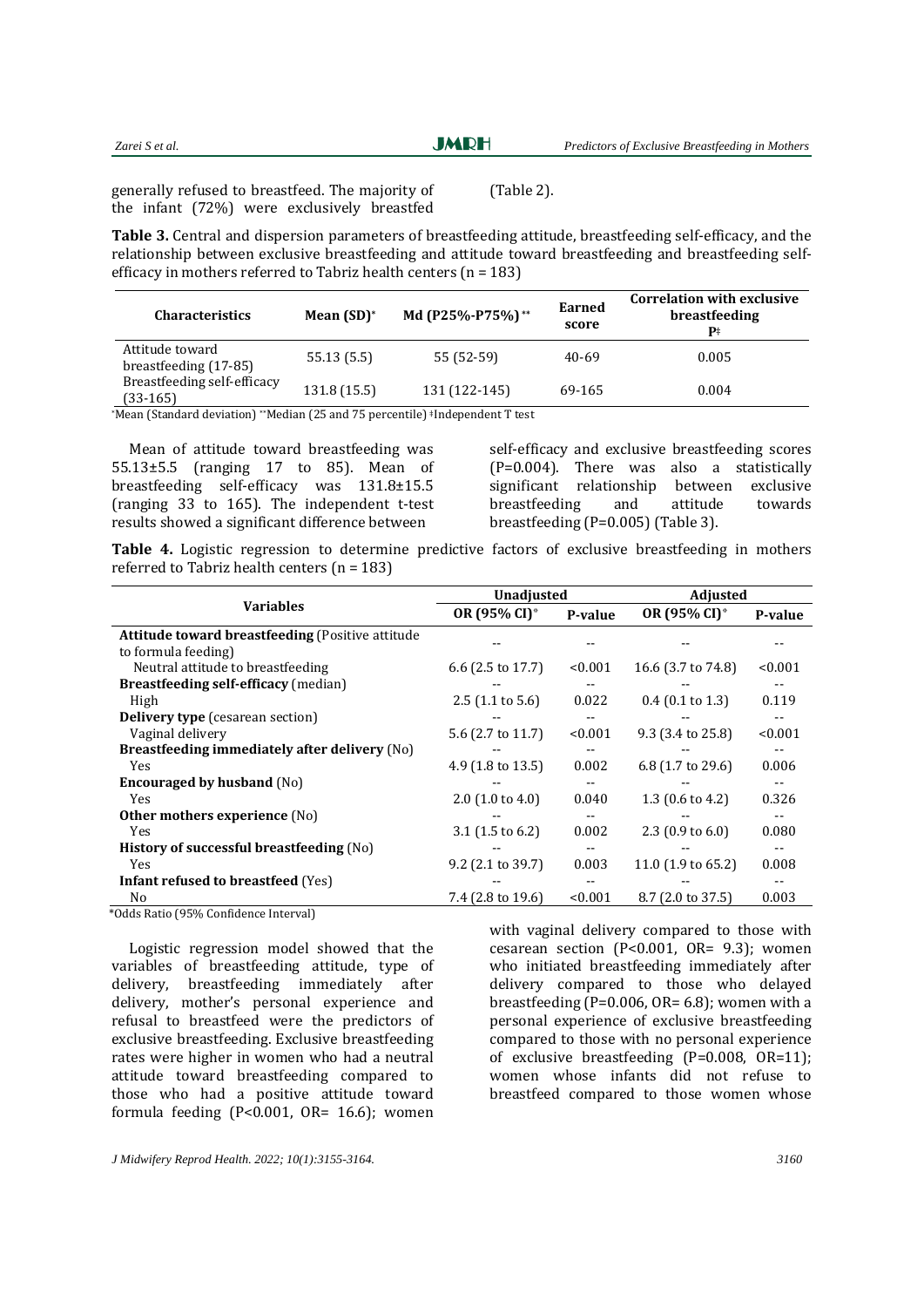infants refused to breastfeed  $(P=0.003, OR= 8.7)$  $(Table 4)$ .

## **Discussion**

The results of the present study showed positive attitude and strong self-efficacy of mothers with exclusive breastfeeding during the first 4 months. There was statistically significant relationship between exclusive breastfeeding with attitude toward breastfeeding and breastfeeding self-efficacy. The variables of attitude toward breastfeeding, type of delivery, breastfeeding immediately after delivery, maternal personal experience and refusal of infants to breastfeed were the predictors of exclusive breastfeeding in the mothers.

Assessment of different aspects and challenges to breastfeeding was prioritized in most countries. Several studies addressed this issue in various countries. Some studies assessed mothers' knowledge and attitudes toward breastfeeding and the factors affecting breastfeeding. Taveras et al. (2003) (25) in the United States, Graham et al. (26) in Australia (two case studies in developed countries), DeOliveira et al. (27) in Brazil and Egbuoxu et al. (28) in Nigeria (two case studies in developing countries) raised concerns that the mothers had less tendency to breastfeed. These results were not consistent with the results of the present study, because more than two-thirds of mothers in the present study chose exclusive breastfeeding. These confounding results might be due to cultural differences since in the culture of Iran, Hadiths and the twelve Imams recommended breastfeeding. Therefore, Iranian people and Muslims are more willing to breastfeed. 

The Ministry of Health, Treatment and Medical Education promoted breastfeeding as one of the most important strategies to improve infant's growth and survival. The ministry took effective steps to promote this strategy in Iran. The prevalence of exclusive breastfeeding was 72.0% in the current study. Another study reported the prevalence of continuous breastfeeding was less than  $28\%$  in Iran  $(29)$ . These results were not consistent with the results of the present study. Another study in Canada also showed that one-third of Canadian women stopped early breastfeeding before eight weeks postpartum, and the most common

reason was a perception of insufficient milk supply (30). These results were also inconsistent with the results of the present study regarding the poor performance of mothers in exclusive breastfeeding, since more than two thirds of mothers had exclusive breastfeeding in the present study. These confounding results might be due to poor socioeconomic status of Canadian women, while women with different socioeconomic states were assessed in the present study.

The results of this study showed a statistically significant relationship between the positive attitude of pregnant women toward breastfeed and exclusive breastfeeding. These results were consistent with the results of the study which was performed by Persad et al. (2008) (31) and Dungy et al. (2008) (32) who also found out a positive relationship of maternal attitude and knowledge with maternal intention to breastfeed. One of the most important factors affecting the rate of breastfeeding is the awareness and attitude of mothers and their spouses. So that mothers' performance in choosing exclusive breastfeeding improves with increasing the level of awareness (33).

Although most women received breastfeeding education during pregnancy and later in the hospital in the present study, the prevalence of continuous exclusive breastfeeding was average. These results were consistent with the results of the study in the United States; they also reported 32.2% exclusive breastfeeding rate in  $70\%$  of mothers who started breastfeeding immediately after delivery (34). Low rate of exclusive breastfeeding in these studies might be due to insufficient training of breastfeeding and neglecting feedback on breastfeeding training. As Yahyavi et al.  $(2017)$   $(35)$  showed that there is a significant relationship between the number of sessions participating in childbirth preparation classes and exclusive breastfeeding.\ Necessary information is not transmitted to mothers with few training sessions. 

Varaei et al.  $(24)$   $(2009)$  also reported that mothers with low self-efficacy discontinue exclusive breastfeeding earlier than expected. These results were consistent with the results of the present study in which greater self-efficacy

Ī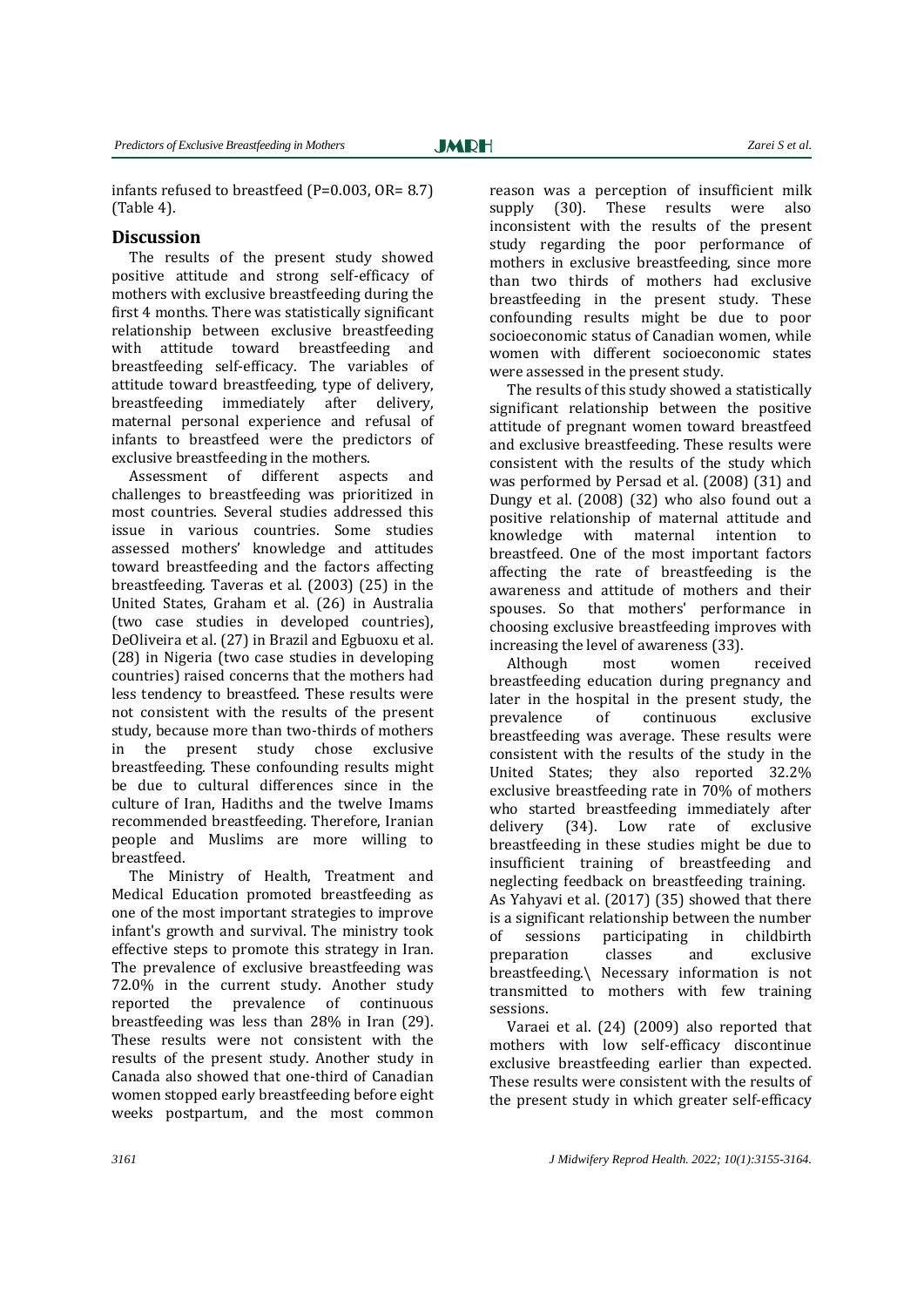increased the rate of exclusive breastfeeding. Nevertheless, Varaei et al. showed that more than 80% of mothers did not attend prenatal breastfeeding training sessions, which negatively changed their attitudes towards breastfeeding and reduced their breastfeeding self‐efficacy. 

Various factors are involved in the rate of breastfeeding including duration of pregnancy, type of delivery, mother's occupation, support of family and relatives, a suitable room for infants in the workplace, and proper education of health personnel (36, 37). Mother's intention to breastfeed depends on various factors including social norms, support from health center experts, and husband's support (38). One of the predictors of exclusive breastfeeding in the present study was vaginal delivery. This result was consistent with the results of the study by Islami et al. (39). In both studies, exclusive breastfeeding was more seen in mothers who had vaginal delivery. Spontaneous vaginal delivery without medical interventions and mother and newborn skin-to-skin contact immediately after the delivery increase the rate of breastfeeding, which contribute to continuous breastfeeding (40).

Cesarean section medications affect newborns' nervous system and behavior as well as it will affect early breastfeeding. These medications either delay or inhibit lactogen production which increases the risk of excessive weight loss in infants. Intravenous injection of opioids during delivery may alter newborns' normal reflexes to find their mothers' breasts  $(41)$ . Cernadas et al.  $(2003)$   $(42)$  found that early breastfeeding within the first hours of life increased the likelihood of exclusive breastfeeding during the first 4 months of life. These results were consistent with the results of this study in which early initiation of breastfeeding immediately after birth was one of the predictors of exclusive breastfeeding.

Another predictor of exclusive nutrition is the mother's personal experience, which is in line with the studies that have shown exclusive nutrition will increase with increasing awareness and attitude  $(31, 32)$ . The personal experience will probably increase the breastfeeding mother's awareness and attitude about early starting and continuing breastfeeding and how to cope and solve the problems. 

Other predictor of exclusive breastfeeding in the present study was refusal of infant to breastfeed. These results were consistent with the results of the study by Mohammadi et al. (2004) (37) who found that infant's problems, fussing and crying were associated with exclusive breastfeeding.

According to the available literature, this study is the first study which examined the impact of socio-individual and obstetrics factors, attitude towards breastfeeding, and breastfeeding self-efficacy as possible predictors of success in exclusive breastfeeding in Iranian women. The other strengths of the present study were using of standard and valid questionnaires, as well as random sampling among the women visiting Tabriz health centers that increase the generalizability of the study findings. One of the limitations of the present study was that the participants had no special disease or problem. Therefore, it is suggested to perform more similar studies on lactating women in rural areas or lactating women with different medical problems. Also, cross-sectional study does not reflect the causal relationship between the studied variables (e.g. exclusive nutrition and some socioeconomic factors).

#### **Conclusion**

The results of this study showed positive attitude and strong self-efficacy of lactating mothers in the first 4 months after delivery. Since attitude towards breastfeeding, type of delivery, breastfeeding immediately after delivery, mother's personal experience and refusal to breastfeed were the predictors of exclusive breastfeeding, it is recommended to promote practical management of breastfeeding problems and refusal of infants to breastfeed, and encourage vaginal delivery and early breastfeeding. 

### **Acknowledgements**

This article is a part of a research project approved by the Ethical Committee of Tabriz University of Medical Sciences. We would like to thank the authorities of Tabriz University of Medical Sciences for the scientific and ethical approval and financial support of this research. We also sincerely thank all personnel of the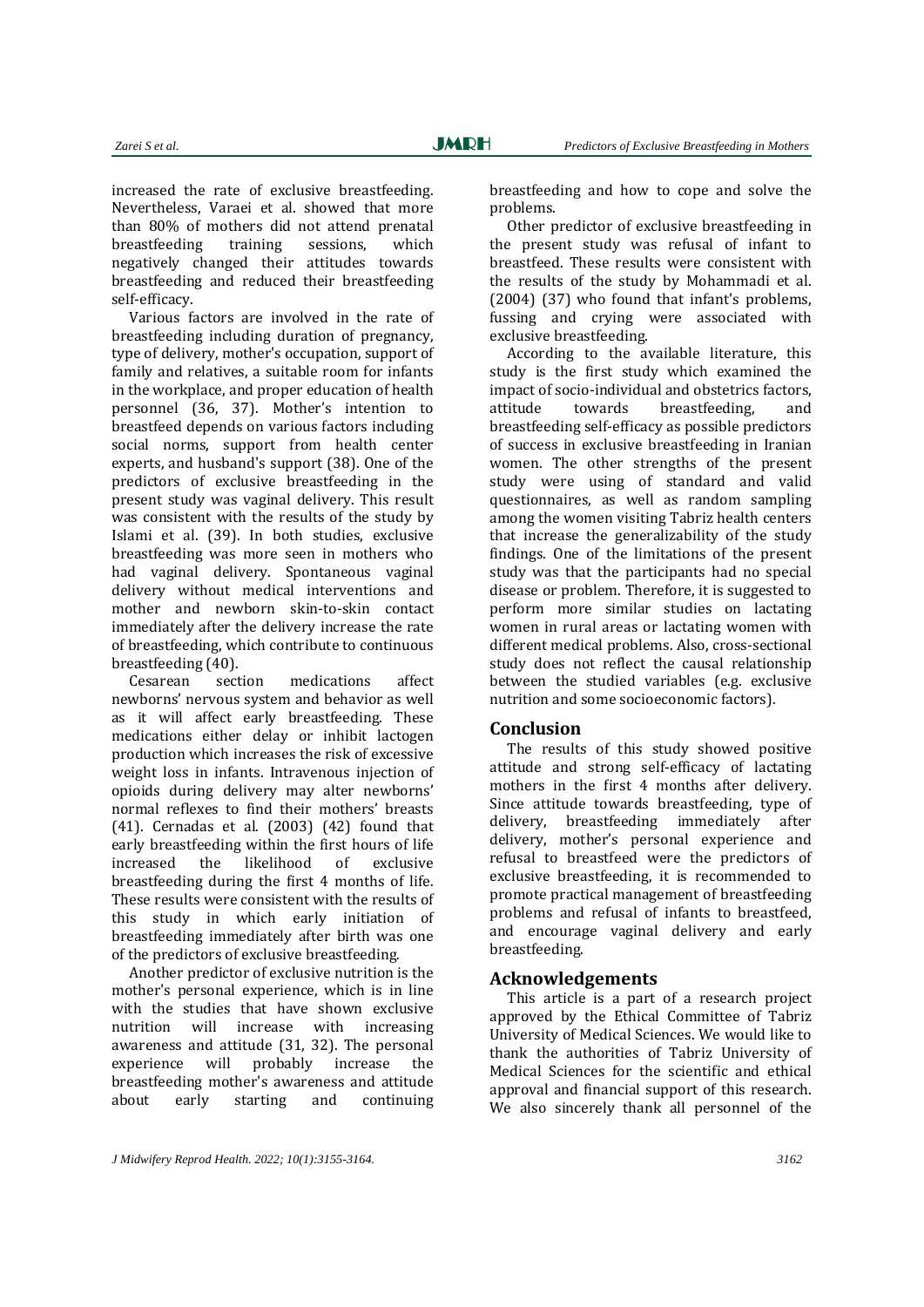health care centers/posts of Tabriz for their cooperation, and all women who participated in this study.

**JMRH** 

### **Conflicts of interest**

Authors declared no conflicts of interest.

#### **References**

- 1. World Health O. Global strategies for infant and young child feeding.[Internet][consultado 2011 Abr 12]. Disponible en: www whoint/childadolescenthealth/nutrition/globalstrategy htm.
- 2. Petersen PE. The World Oral Health Report 2003: continuous improvement of oral health in the 21st century-the approach of the WHO Global Oral Health Programme. Community Dentistry and oral epidemiology. 2003; 31(s1): 3-24.
- 3. Allen J, Hector D. Benefits of breastfeeding. New South Wales Public Health Bulletin. 2005; 16(4): 42‐46.
- 4. Chung M, Raman G, Chew P, Magula N, Trikalinos T. Lau I. Breastfeeding and maternal and infant health outcomes in developed countries. Evidence report/technology assessment. 2007; 153: 1-186.
- 5. Cattaneo A, Yngve A, Koletzko B, Guzman LR. Protection, promotion and support of breastfeeding in Europe: current situation. Public health nutrition. 2005; 8(1): 39-46.
- 6. UNDP. Human development report of the Islamic Republic of Iran. 1999 [Available from: http://www.ilo.org/dyn/travail/docs/884/Huma n%20Development%20Report%20‐%2 0Isl ami c%20Republic%20of%20Iran%20‐%201999.pdf.
- 7. Olang B, Farivar K, Heidarzadeh A, Strandvik B, Yngve A. Breastfeeding in Iran: prevalence, duration and current recommendations. International Breastfeeding Journal. 2009; 4(1): 1-10.
- 8. Mora Adl, Russell DW, Dungy CI, Losch M, Dusdieker L. The Iowa Infant Feeding Attitude Scale: Analysis of Reliability and Validity. Journal of Applied Social Psychology. 1999; 29(11): 2362-2380.
- 9. Dennis CL. Breastfeeding peer support: maternal and volunteer perceptions from a randomized controlled trial .Birth. 2002; 29(3): 169-176.
- 10. Libbus MK, Bullock LF. Breastfeeding and employment: An assessment of employer attitudes. Journal of Human Lactation. 2002; 18(3): 247‐251.
- 11. Karande S, Perkar S. Do fathers' attitudes support breastfeeding? A cross-sectional questionnairebased study in Mumbai, India. Indian journal of medical sciences. 2012; 66(1/2): 30-39.
- 12. Bandura a. Self-efficacy: The exercise of control: New York: Freeman; 1997. rate in Australia. Asia Pacific Journal of Clinical Nutrition. 2004: 13(5): 5120.
- 13. Dennis CL, Faux S. Development and psychometric testing of the Breastfeeding Self-Efficacy Scale. Research in Nursing & Health. 1999; 22(5): 399-409.
- 14. Otsuka K, Dennis CL, Tatsuoka H, Jimba M. The Relationship Between Breastfeeding Self-Efficacy and Perceived Insufficient Milk Among Japanese Mothers. Journal of Obstetric, Gynecologic, & Neonatal Nursing. 2008; 37(5): 546-555.
- 15. Meedya S, Fahy K, Kable A. Factors that positively influence breastfeeding duration to  $6$  months: a literature review. Women and Birth.  $2010$ ;  $23(4)$ : 135‐145.
- 16. Saffari M, SHojaee D, Ghofranipour F, A. H. Health education and promotion: Theory, models and methods. Tehran: Sobhan Publication; 2002.
- 17. Mohammadi N, M. R. Comprehensive program of health education (Basics). Tehran: Mehr Ravosh Publication; 2005.
- 18. Hajnasiri H. Assessment of Breastfeeding Self-Efficacy and Patterns and its Predictors in Mothers Living in Qazvin Province. Nursing And Midwifery Journal. 2018; 15(10): 777-787.
- 19. Alzaheb RA. A review of the factors associated with the timely initiation of breastfeeding and exclusive breastfeeding in the Middle East. Clinical medicine insights: pediatrics. 2017: 11: 1-5.
- 20. Blyth RJ, Creedy DK, Dennis C-L, Moyle W, Pratt J, De Vries SM, et al. Breastfeeding duration in an Australian population: the influence of modifiable antenatal factors. Journal of Human Lactation. 2004; 20(1): 30‐38.
- 21. Mirghafourvand M, Malakouti J, Mohammad-Alizadeh-Charandabi S, Faridvand F. Predictors of breastfeeding self-efficacy in iranian women: A cross‐sectional study. International Journal of Women's Health and Reproduction Sciences. 2018: 6(3); 380‐385.
- 22. Dennis CL. The breastfeeding self-efficacy scale: Psychometric assessment of the short form. Journal of Obstetric, Gynecologic, & Neonatal Nursing. 2003; 32(6): 734-744.
- 23. Hasanpour S, Bani S, Ansari S, Ebrahimi H. Measuring breastfeeding self–efficacy among pregnant women referred to health centers of Ahvaz. Nursing and midwifery journal. 2010; 5(19): 47‐53.
- 24. Varaei S, Mehrdad N, Bahrani N. The Relationship between Self-efficacy and Breastfeeding, Tehran, Iran. Hayat. 2009;15(3): 31‐38.
- 25. Taveras EM, Capra AM, Braveman PA, Jensvold NG, Escobar GJ, TA. L. Clinician support and psychosocial risk factors associated with breastfeeding discontinuation. Pediatrics. 2003; 112(1): 108-115.
- 26. Graham K, Scott J, C B. Increasing breast feeding

*3163 J Midwifery Reprod Health. 2022; 10(1):3155-3164.* 

Ī